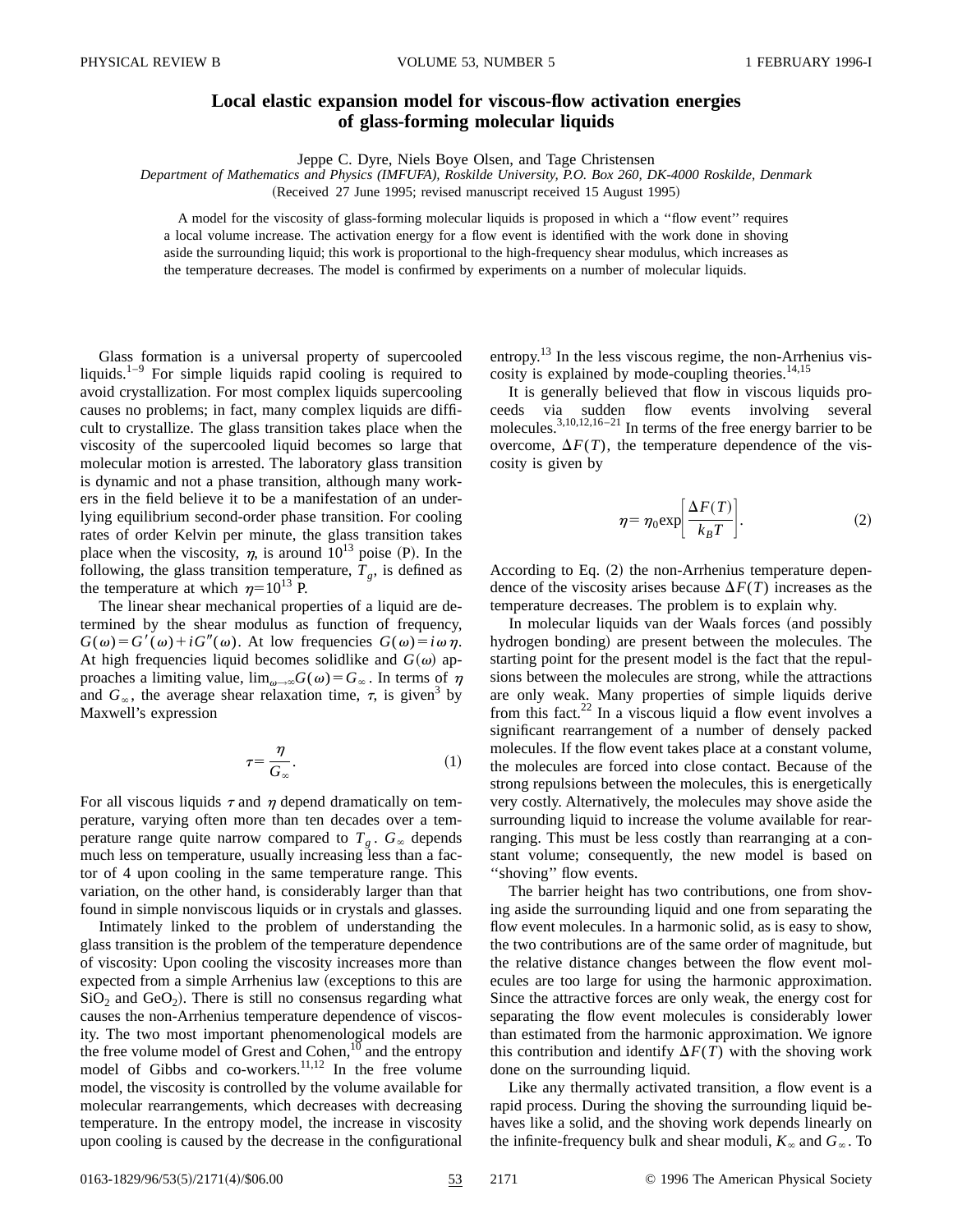13  $\frac{12}{11}$  $12$  $(b)$  $(a)$  $\mathbf{1}$  $1<sup>C</sup>$ 1C ۔<br>و  $\overline{Q}$  $\bar{a}$ 8  $\log_{10}(\eta)$  [P]  $log_{10}(\eta)$  [P] 654321  $-2$  $\overline{\phantom{a}}$ 0.10 0.20 0.30 0.40 0.50 0.60 0.70 0.80 0.90  $0.10$   $0.20$  $0.30$ 0.40 0.50 0.60 0.70 0.80 0.90  $0.00$  $1.00$  $0.00$ 1.00  $T_{\sigma}/T$ X and  $\boldsymbol{\mathsf{x}}$ and  $T_g/T$  $12$  $(c)$  $\ddot{\phantom{1}}$ 1C  $\log_{10}(\eta)$  [P]  $\frac{3}{2}$  $\mathbf C$ -2 -3 0.00 0.10 0.20 0.30 0.40 0.50 0.60 0.70 0.80 0.90 1.00 X  $T_q/T$  $_{\mathrm{and}}$ 

FIG. 1. Logarithm of the viscosity in Poise as function of  $T_g/T$  and as function of the variable  $x \propto G_\infty(T)/T$  normalized to one at  $T = T_g$ :  $x = [G_{\infty}(T)T_{\infty}] / [G_{\infty}(T_{\infty})T]$ . According to the model the logarithm of the viscosity depends linearly on *x* [Eqs. (2) and (3)]. In each subfigure the diagonal line joins the point  $x=1$  and log<sub>10</sub>( $\eta$ )=13 with the point  $x=0$  and log<sub>10</sub>( $\eta$ )=-4. The former point defines the glass transition and the latter corresponds to the viscosity prefactor of Eq. (2),  $\eta_0$ , equal to 10<sup>-4</sup> P (a typical prefactor, corresponding to the shear relaxation time close to an average period of vibration) [Ref. 24]. The subfigures give data where  $G_{\infty}(T)$  was obtained from extrapolations of measurements in different frequency ranges (a) mHz–kHz; (b) MHz; (c) GHz. (a) shows our data for five molecular liquids. These liquids all accurately obey the time-temperature superposition principle for the shear modulus (except for a  $\beta$  component with a magnitude less than 10%). Consequently, the Kramers-Kronig sum rule  $G_{\infty} = (2/\pi) \int_{-\infty}^{\infty} G''(\omega) d \ln \omega$  implies that  $G_{\infty}$  is proportional to the maximum loss,  $G''_{\text{max}}$ , which makes it possible to evaluate the variable *x* directly from data without any analytical extrapolation: *x*  $=\left[G_{\text{max}}^{\prime}(T)T_{g}\right]T_{g}T_{g}T$ . In (a) the full symbols give the viscosity as function of  $T_{g}/T$  and the open symbols give the viscosity as function of x. The figure shows data for 4-methylpentan-2-ol  $(\triangle)$ , dioctyl phthalate  $(\square)$ , phenyl salicylate (salol)  $(\bigcirc)$ , dibutyl phthalate  $(\nabla)$ , and the silicone oil MS704 ( $\Diamond$ ). (b) gives the data of Barlow *et al.* (Ref. 28), where  $G_{\infty}$  was obtained from extrapolations of ultrasonic measurements (Ref. 2). The full curves give the viscosities as function of  $T_g/T$  and the dashed curves give the viscosities as function of *x* for the following six molecular liquids: isopropyl benzene, *n*-propyl benzene, sec.-butyl benzene, di(isobutyl)phthalate, di(*n*-butyl)phthalate, di(2ethyl hexyl)phthalate. (c) gives data where  $G_{\infty}$  was obtained from depolarized Brillouin scattering. As in (a) the full symbols give the viscosity as function of  $T_g/T$  and the open symbols give the viscosity as function of *x*. The figure shows data for 5-phenyl-4-ether (O) (Ref. 42) and for  $\alpha$ -phenyl-o-cresol ( $\nabla$ ) (Refs. 43 and 44).

be specific, we assume that shoving increases the volume of the flow event molecules from a sphere to a larger sphere. According to elasticity theory<sup>23</sup> this induces a radial displacement in the surroundings,  $u_r$ , varying as  $u_r \propto r^{-2}$ . This is a pure shear displacement  $(\nabla \cdot \mathbf{u}) = 0$  as for the Coulomb field) and therefore the shoving work is independent of  $K_\infty$ and proportional to  $G_{\infty}$ . The constant of proportionality will be referred to as the characteristic volume,  $V_c$ . For simplicity  $V_c$  is assumed to be temperature independent, and thus

$$
\Delta F(T) = G_{\infty}(T) V_c \,. \tag{3}
$$

The characteristic volume is not equal to the volume change during shoving, the activation volume,  $\Delta V$ . For small activation volume it is easy to show that  $V_c$  is given by (where *V* is the volume before the shoving)

$$
V_c = \frac{2}{3} \frac{(\Delta V)^2}{V}.
$$
 (4)

Since  $G_{\infty}(T)$  increases upon cooling, the model predicts a non-Arrhenius viscosity with an activation energy that increases as the glass transition is approached. This is what is observed in experiments. On the other hand, the model is inconsistent with the popular Vogel-Fulcher-Tammann expression,  $6.7$  where the viscosity diverges at a finite temperature (unless one accepts that  $G_\infty$  may become infinite which seems unphysical).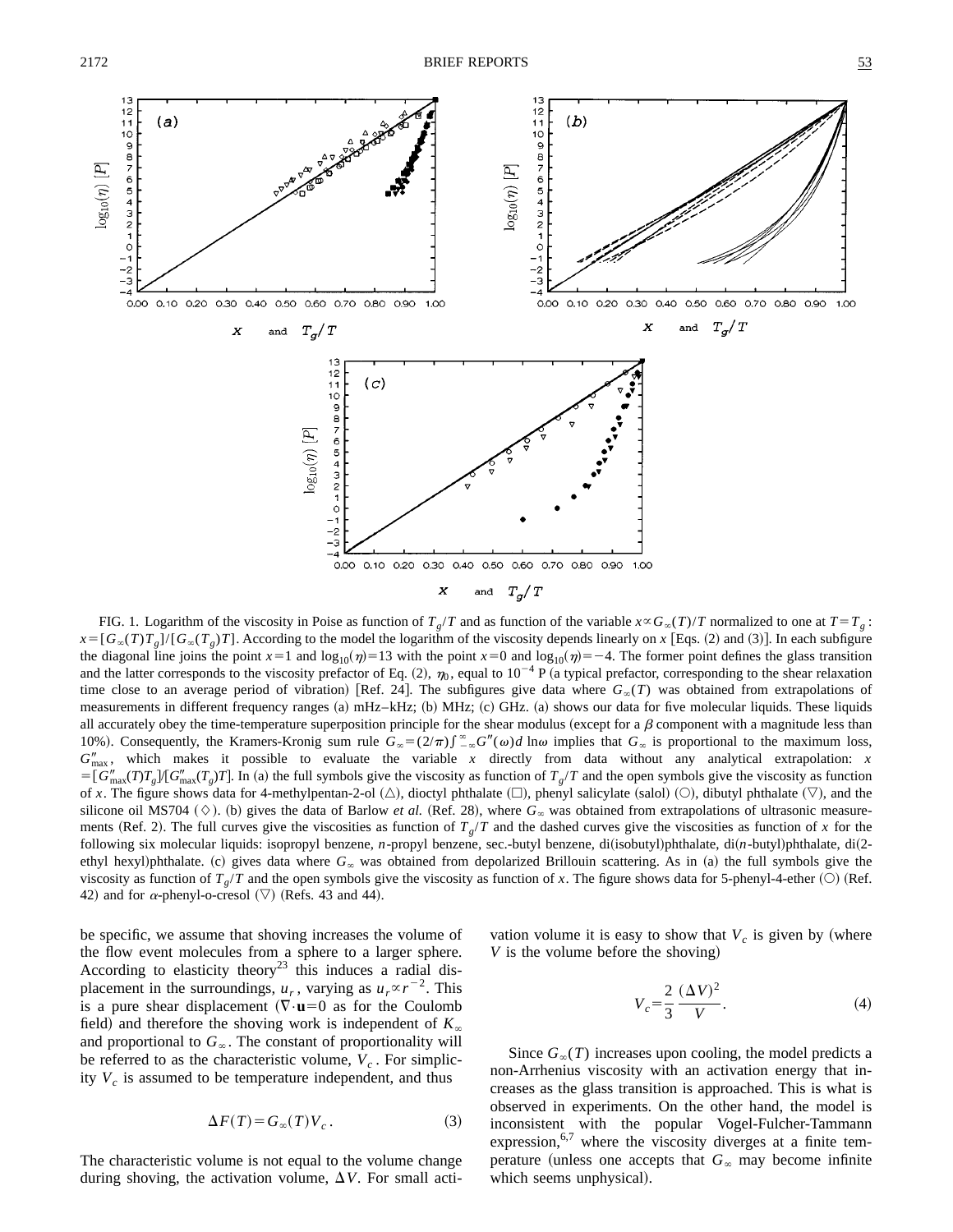According to the new model the logarithm of the viscosity depends linearly on  $G_{\infty}(T)/T$ . Figure 1 compares this prediction to experiments in Angell's fragility plots<sup>24</sup> where the logarithm of the viscosity (in poise) is plotted as function of  $x \propto 1/T$ , and as function of  $x \propto G_{\infty}(T)/T$  (both *x* coordinates are normalized to one at  $T=T_g$ ). We have measured  $G(\omega)$ for five molecular liquids using the piezoelectric shear modulus gauge transducer (PSG) consisting of three piezoceramic discs, $^{25}$  a device based on principles similar to those of the bulk modulus transducer.<sup>26</sup> With recent improvements<sup>27</sup> the PSG is now able to provide shear modulus data in the frequency range 1 mHz–50 kHz. Figure  $1(a)$ shows our results for the viscosity as function of  $T_a/T$  (full symbols) and as function of  $x$  (open symbols). The line connects the point  $x=1$  and  $\log_{10} \eta = 10^{13}$  (defining the glass transition) with the point  $x=0$  and  $\log_{10} \eta = 10^{-4}$  [a typical viscosity prefactor, corresponding to the average shear relaxation time of Eq.  $(1)$  close to an average period of vibration<sup>24</sup>. The results of Fig. 1(a), while favorable for the model, ignore possible additional high-frequency relaxations outside the frequency range covered by the PSG. To investigate whether high-frequency methods for measuring  $G_{\infty}$  confirm our findings, we plot data taken from the literature in Figs. 1(b) and 1(c). Figure 1(b) presents the data of Barlow *et al.*<sup>28</sup> for  $G_{\infty}$  obtained from ultrasonic measurements working in the MHz range. Figure 1(c) presents data where  $G_{\infty}$ was obtained from depolarized Brillouin scattering, a technique that operates in the GHz range.

Given the uncertainties in evaluating  $G_\infty$  and the crudeness of the new model, Fig. 1 shows a satisfactory agreement between the model and experiment for molecular liquids. We have also compared the model to Brillouin data for two nonmolecular liquids,<sup>29</sup> B<sub>2</sub>O<sub>3</sub> and Ca<sub>0.4</sub>K<sub>0.6</sub>(NO<sub>3</sub>)<sub>1.4</sub> (CKN). For  $B_2O_3$ ,  $G_\infty$  is too dependent on temperature to account for the rather weak non-Arrhenius viscosity. However, viscous flow of  $B_2O_3$  involves the breaking of covalent bonds, which goes beyond the present model. For CKN the model works well for the temperature dependence of the conductivity relaxation time [which decouples from the viscosity close to  $T<sub>g</sub>$  $(Ref. 30)$ , but the model is not able to fully explain the dramatic non-Arrhenius viscosity.

We now briefly discuss related work. The idea that volume is needed for a flow event to take place is old; this is the basic idea behind the free volume model.<sup>10</sup> Here, however, the problematic concept of a ''free'' volume is extraneous. The present picture is more closely related to that of Brawer, who assumed that the transition state for a flow event is a low-density state with room for the molecules to rearrange.<sup>3</sup> In his approach, the activation energy was taken to be a function of the energy of the flow event molecules, and the shoving work is ignored. $3,19$  The model proposed here is very similar to that used by Fourkas, Benigno, and Berg $^{31,32}$  for explaining the hole-burning spectra and the time-dependent Stokes' shift of a nonpolar solute molecule in a glassforming solvent. These authors argued that an electronic excitation increases the effective size of the solute molecule, and showed that the viscoelastic response of the surrounding solvent changes the transition energy and causes a timedependent Stokes' shift. Equation (3) appeared in 1968 in two papers by Nemilov<sup>33,34</sup> in a version where  $V_c = V$ . Nemilov used Eq.  $(3)$  for calculating the rate of flow of optical silicate glasses. He justified Eq.  $(3)$  by substituting Eyring's expression for  $\eta$  (Ref. 35) and Dushman's expression for  $\tau$ (Ref. 36) into Eq. (1). Buchenau and Zorn $37,38$  found empirically that the viscosity of selenium follows the expression  $\eta = \eta_0 \exp[u_0^2 / \langle u^2 \rangle_{\text{loc}}]$ , where  $\langle u^2 \rangle_{\text{loc}}$  is the atomic meansquare displacement for the vibrational motions in the liquid minus the same quantity for the crystal (at the same temperature). This result is related to, but not identical to, that of the present model: If the high-frequency bulk and shear moduli are identical (denoted by  $M_{\infty}$ ) and the interatomic harmonic potential is denoted by  $(1/2)m\omega^2u^2$ , the equipartition theorem implies that  $\omega^2 \langle u^2 \rangle \propto T$ . The sound velocity is proportional to  $\omega$  and to  $M_{\infty}^{1/2}$ . Combining these facts:  $M_{\infty}(u^2) \propto T$ and thus Eqs. (2) and (3) imply  $\eta \propto \exp[ C / \langle u^2 \rangle ]$ . If the difference between  $\langle u^2 \rangle$ <sub>loc</sub> and  $\langle u^2 \rangle$  is ignored, this is the result of Buchenau and Zorn. As shown by Hall and Wolynes<sup>39</sup> the relation  $\eta \propto \exp[ C / \langle u^2 \rangle ]$  may be derived by assuming a fixed distance between two minima for harmonic potentials: The energy difference between one minimum and the intersection of the two harmonic potentials varies as  $\omega^2$ , which is proportional to  $T/(u^2)$ . A convincing example of this relation between an activation energy and a phonon frequency was given by Köhler and Herzig, $40$  who were able to explain a number of anomalies for self-diffusion in bcc metals. In their model, the fact that the activation energy for self-diffusion in bcc metals decreases as the temperature decreases, is due to softening of the 111 phonon. Finally, Miles, Le, and Kivelson in a study of the pressure dependence of the sound velocity in triphenylphosphite found that the transverse sound velocity is solely a function of the viscosity. $41$  While their measurements were performed in the less viscous regime, this result is what is expected from the present model (although here viscosity is a function of the transverse sound velocity instead of vice versa), ignoring an insignificant factor *T*.

This work was supported by the Danish Natural Science Research Council.

- <sup>1</sup>W. Kauzmann, Chem. Rev. **43**, 219  $(1948)$ .
- 2G. Harrison, *The Dynamic Properties of Supercooled Liquids* (Academic, New York, 1976).
- <sup>3</sup> S. Brawer, *Relaxation in Viscous Liquids and Glasses* (American Ceramic Society, Columbus, Ohio, 1985).
- <sup>4</sup> J. Jäckle, Rep. Progr. Phys. **49**, 171 (1986).
- ${}^5C$ . A. Angell, J. Phys. Chem. Solids **49**, 863 (1988).
- <sup>6</sup>G. W. Scherer, J. Non-Cryst. Solids **123**, 75 (1990).
- <sup>7</sup> C. A. Angell, J. Non-Cryst. Solids **131-133**, 13 (1991).
- <sup>8</sup> A. Hunt, J. Non-Cryst. Solids **160**, 183 (1993).
- <sup>9</sup> I. M. Hodge, J. Non-Cryst. Solids **169**, 211 (1994).
- $^{10}$ G. S. Grest and M. H. Cohen, Adv. Chem. Phys. **48**, 455 (1981).
- $11$  J. H. Gibbs and E. A. DiMarzio, J. Chem. Phys. **28**, 373 (1958).
- $12$  G. Adam and J. H. Gibbs, J. Chem. Phys. **43**, 139 (1965).
- <sup>13</sup>E. A. DiMarzio, Ann. N.Y. Acad. Sci. **371**, 1 (1981).
- $14$ S. P. Das and G. F. Mazenko, Phys. Rev. A 34, 2265 (1986).